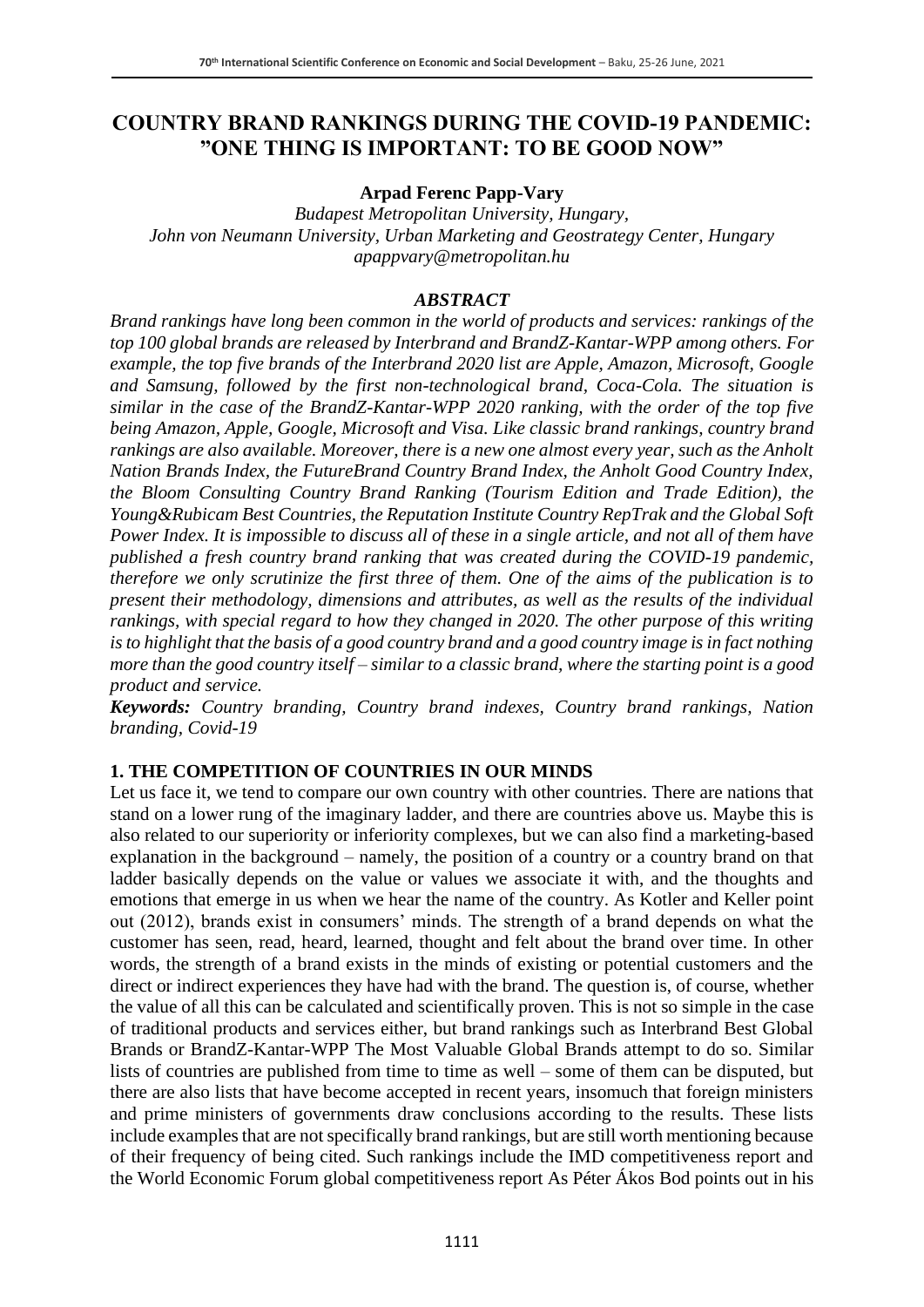article on the topic (2009, 32.), "In a professional sense, we can consider these lists as beauty contest rankings that we do not have to agree with, and – as it often happens in beauty contests – a high ranking on the list does not always reflect real values. However, a significant step backwards on these lists has a negative effect on the global perception of the country." Similar rankings are also regularly published by renowned journals such as The Economist, Forbes or Euromoney. Country lists by credit rating agencies such as Moody's Investors Service, Standard&Poor's, Fitch-IBCA or Japan Credit Rating Agency can be considered some kind of thematic rankings. However though, this article aims to stay true to the theme and specifically discuss country brand rankings, not the abovementioned lists. It is worth considering that almost every year at least one new ranking is published, which is then re-released each year. These include the Anholt Nation Brands Index, FutureBrand Country Brand Index, Anholt Good Country Index, Bloom Consulting Country Brand Ranking (Tourism Edition and Trade Edition), Young&Rubicam Best Countries, Reputation Institute Country RepTrak and Global Soft Power Index. It is impossible to cover all of these in a single article, and not all of them have recent country brand rankings created during the Covid-19 pandemic, therefore the study only looks at the first three. The article describes the methodology, dimensions and factors of the Anholt Nation Brands Index, the FutureBrand Country Brand Index and the Anholt Good Country Index, and then analyses the countries' shifts in the rankings during the Covid-19 pandemic. Before going into detail, however, it is worth discussing the usefulness of these rankings. First of all, publicly available rankings are important for the public opinion: everyone may be interested in where their own country ranks, how they compare with their neighbours, or which countries are rated the best or worst in the world, according to different criteria. It is no coincidence that the media are also happy to receive new rankings and report on them, as the subject is sure to be of interest to readers, viewers and listeners. The results of the rankings are useful for one more thing besides a comparison with other countries: to show how a country's ranking has changed compared to previous years or even earlier years. As country image (or country brand, if you like) changes slowly, it is worth paying attention to any significant shifts in the overall ranking or in any of its dimensions. The importance that some governments attach to this is illustrated, for example, by Finland's annual publication Building the image of Finland – Review of the country image. One of the main chapters of the review is about where Finland ranks in the various country brand surveys. On the basis of these, the document explains the country's main strengths and weaknesses and, more specifically, what the public thinks of them worldwide, i.e. how they perceive the Finland brand (Finland.fi Toolbox, 2017). But rankings also have another significance: they provide PR value for those compiling the lists, and can therefore result in paid government contracts. This may include consultancy, but many rankings are produced in such a way that detailed country analyses are only available for a fee, as the researchers have to be paid. The Scottish Government, for example, does this every year in the case of the Anholt Nation Brands Index and then publishes the detailed results, ensuring that people in Scotland can see how their country is perceived. This also helps to better inform the government (especially organs of state responsible for foreign affairs) of all the actions that need to be taken to further improve the country, and, consequently, the country brand (Gov.scot 2021). Last but not least, rankings can be particularly important in a situation where the whole world is affected by a topical issue – in this case, a pandemic. A change in the perception of a country can be an indicator of how well or badly it has managed the pandemic, and more specifically how this management has been reported in the international media. After all, our judgement of a country is greatly affected by the most important information pieces we have about it, that is, what news we have received about it, if any. The above information may well summarise the practical relevance and usefulness of each of these rankings.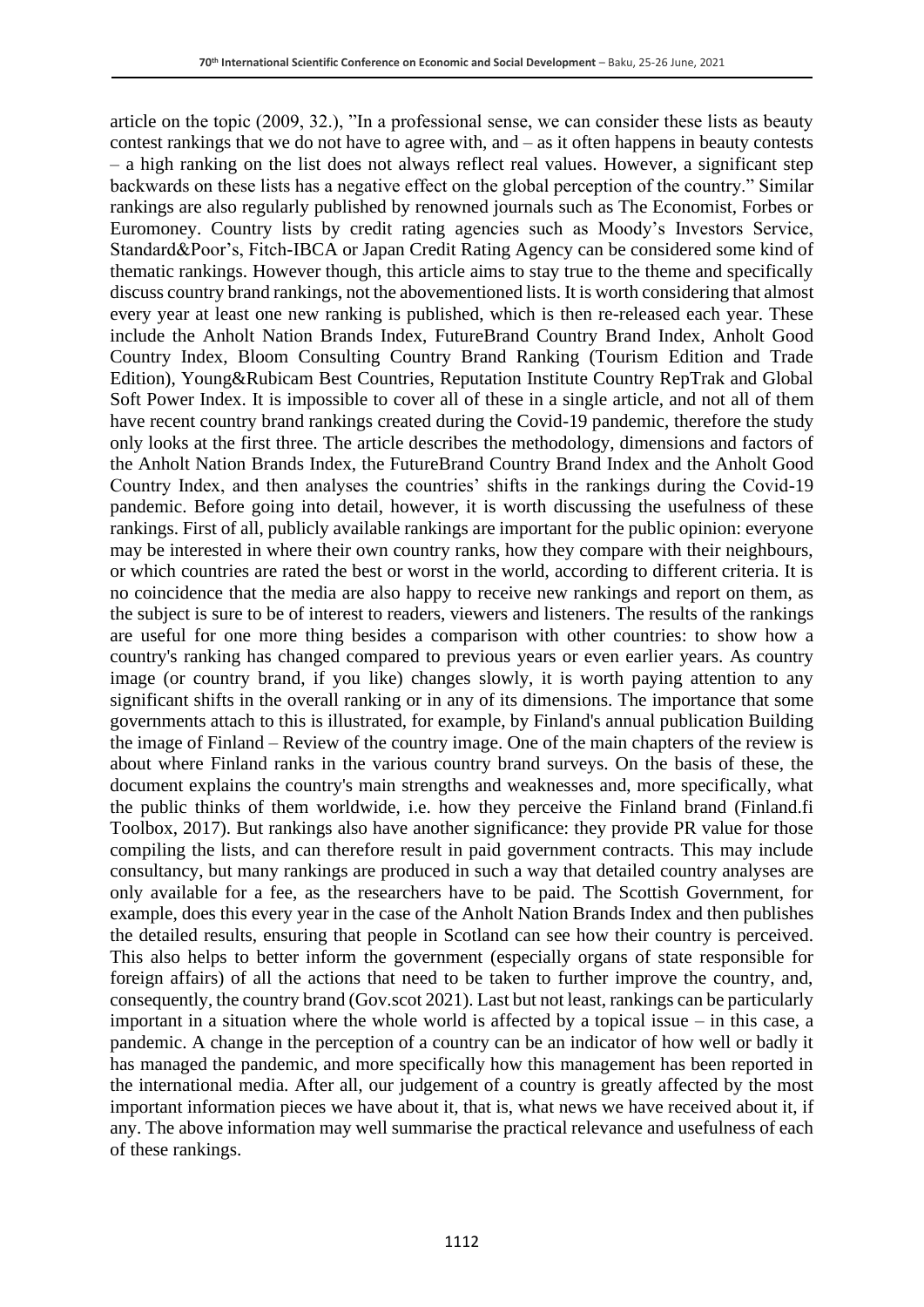If the analysis of rankings is done systematically by a country's government, it will certainly be more aware of what the country is perceived to be by the broad international public – whether before, during or after the pandemic.

#### **2. THE ANHOLT NATION BRANDS INDEX**

This index was the first attempt to set up a ranking of countries as brands. It was launched in 2005, and it has now grown into one of the world's largest social science research projects. It has had various complicated names: first it was called Simon Anholt's Nation Brands Index, then it was mentioned as Anholt-GMI Nation Brands Index and from 2008 as Anholt-GfK Roper Nation Brands Index, then in 2017 it was renamed Anholt Nation Brands Index powered by Ipsos, its current name. It can be seen that these names all include the word Anholt, referring to Simon Anholt, the creator of the concepts of country brand and country branding, and at the same time the best-known international authority in the field, the author of several books on the subject. In terms of research methodology, it must be pointed out that the research is conducted in 20 countries, and uses a representative sample to monitor the influence and attractiveness of 50 countries. This is also the most common reason for criticism regarding the ranking: on the one hand, only 50 countries are included (although, for example, Hungary is on the list), and on the other hand, the survey itself only takes place in 20 countries. However, as they say, if a research makes exactly the same mistake from time to time, the changes can be interpreted in the very same way, and that is the point. In addition, the sample itself is relatively large, with a total of 20,000 people being interviewed – and the last time it was conducted between 7 and 30 July 2020, when the COVID-19 pandemic had been tangible for more than four months (Ipsos 2020). The measurement is based on six dimensions, that is, competence fields, alongside 23 attributes in total. These are summarised in Table 1. According to the above criteria and the results of the survey, Germany had the best country brand in 2020, which means it is now in the lead for the sixth year in a row. The Top 10 is dominated by European countries (Germany, United Kingdom, France, Italy, Switzerland, Sweden), but Canada, Japan, Australia and the Unites States are also included. It is also true that the latter country finished in 1st place a few years ago, and now it is only 10th, which shows that the public perception of the US is deteriorating globally (or at least among the respondents in the 20 countries surveyed) (Ipsos 2020). In the context of the latter, it may be interesting to note that when we examine each dimension (see Table 2), the United States does best in the dimensions Exports and Culture. The former is no particular surprise, as the vast majority of global brands are American, be it technology companies, food, fast food chains or financial service providers, and the list goes on. In the field of culture, however, the United States' 5th place out of 50 countries may seem overly upscale at first. But if we consider that this includes not only cultural heritage (in which the country, having been founded in 1776, has limited opportunities), but also modern culture such as movies, pop music or sports, we may easily understand the result.

*Table following on the next page*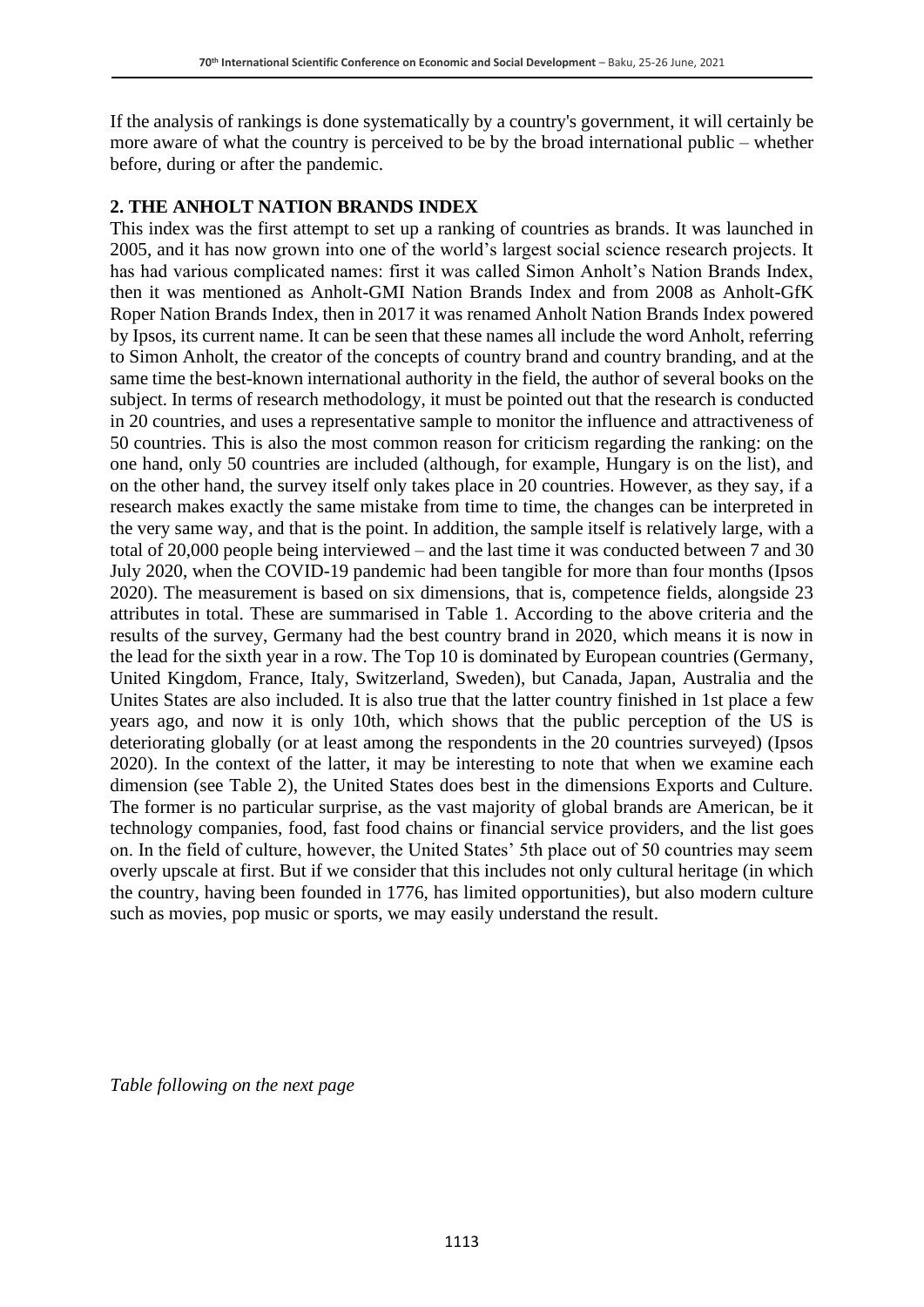| <b>Dimension</b>      | Attributes of the specific dimension |  |  |  |
|-----------------------|--------------------------------------|--|--|--|
| <b>Tourism</b>        | Visit if Money was No Object;        |  |  |  |
|                       | Natural Beauty;                      |  |  |  |
|                       | <b>Historical Buildins;</b>          |  |  |  |
|                       | Vibrant City                         |  |  |  |
| <b>Exports</b>        | Science and Technology;              |  |  |  |
|                       | <b>Buy Products;</b>                 |  |  |  |
|                       | <b>Creative Place</b>                |  |  |  |
| Governance            | Competent & Honest;                  |  |  |  |
|                       | Rights & Fairness;                   |  |  |  |
|                       | Peace & Security;                    |  |  |  |
|                       | Environment;                         |  |  |  |
|                       | Poverty.                             |  |  |  |
| <b>Investment</b> and | Work & Live;                         |  |  |  |
| immigration           | Quality of Life;                     |  |  |  |
|                       | <b>Educational Qualifications;</b>   |  |  |  |
|                       | Invest in Business;                  |  |  |  |
|                       | <b>Equality in Society</b>           |  |  |  |
| <b>Culture</b>        | Sports;                              |  |  |  |
|                       | Cultural Heritage;                   |  |  |  |
|                       | <b>Contemporary Culture</b>          |  |  |  |
| <b>People</b>         | Welcoming;                           |  |  |  |
|                       | Close Friend;                        |  |  |  |
|                       | Employability                        |  |  |  |

*Table 1: The dimensions and attributes of the Anholt Nation Brands Index (Source: Papp-Váry, Árpád (2019): Országmárkázás – Versenyképes identitás és imázs teremtése ("Country Branding – Creating competive identity and image"). Budapest, Akadémiai Kiadó.)*

| <b>Ranking</b>   | Total of all | <b>Tourism</b> | <b>Exports</b> | Governance  | Immigration | <b>Culture</b> | People     |
|------------------|--------------|----------------|----------------|-------------|-------------|----------------|------------|
|                  | dimensions   |                |                |             | and         |                |            |
|                  |              |                |                |             | investment  |                |            |
|                  | Germany      | Italy          | Japan          | Canada      | Canada      | Italy          | Canada     |
| 2                | United       | France         | United         | Switzerland | Germany     | France         | Australia  |
|                  | Kingdom      |                | States of      |             |             |                |            |
|                  |              |                | America        |             |             |                |            |
| 3                | Canada       | United         | Germany        | Sweden      | Switzerland | United         | Italy      |
|                  |              | Kingdom        |                |             |             | Kingdom        |            |
| $\boldsymbol{4}$ | Japan        | Spain          | United         | Germany     | United      | Germany        | United     |
|                  |              |                | Kingdom        |             | Kingdom     |                | Kingdom    |
| 5                | France       | Greece         | Canada         | Australia   | Sweden      | United         | <b>New</b> |
|                  |              |                |                |             |             | Kingdom        | Zealand    |

*Table 2: The top 5 countries in the overall ranking and 6 dimensions of the Anholt Nation Brands Index*

*(Source: Ipsos (2020): Germany Retains Top "Nation Brand" Ranking, the UK and Canada Round Out the Top Three (https://www.ipsos.com/en-ca/news-polls/Germany-Retains-Top-Nation-Brand-Ranking-the-United-Kingdom-emerges-ahead-of-Canada-to-Round-Out-the-Top-Three-US-and-China-Experience-Significant-Decline, published: 27 October 2020, retrieved: 2 April 2021.)*

Table 2 also highlights another interesting fact: if we are seeking to find the most ideal country brand, it is probably nothing but a combination of Italy and Germany. This is because one of the countries is weak in aspects that the other is strong in, and vice versa.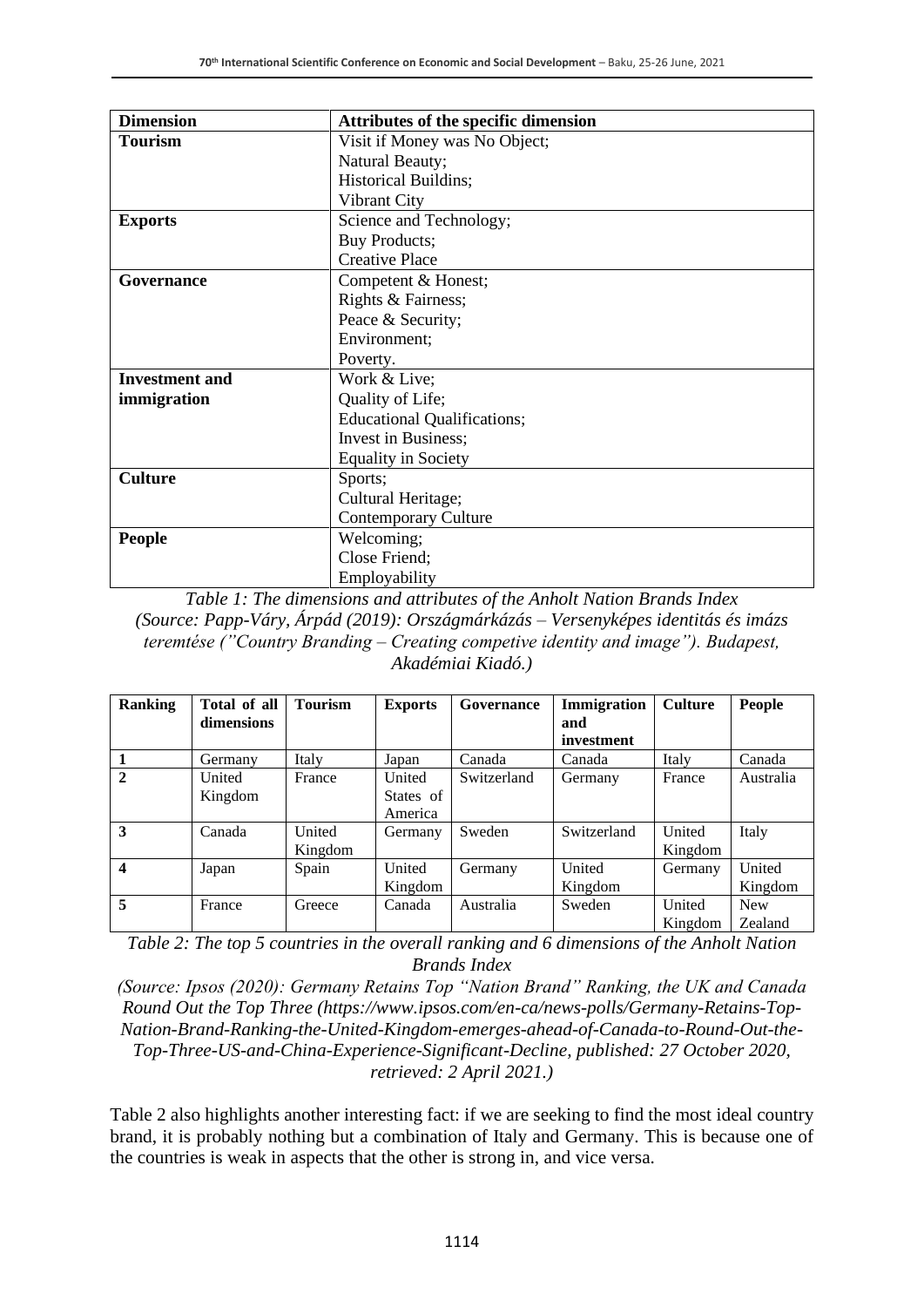While Italy's tourism and culture are highly valued, as are the people who live there, the investment and immigration dimension receives significantly lower scores, not to mention governance. In contrast, people, landscapes, culture, food, and even fashion are weaker in Germany, while governance, the economy, and "engineering" brands are generally highly valued. Thus, in fact, if Italy and Germany were united, it would create the best country – or at least the best country brand – in the world. Of course, if we recall that there were aspirations for this in the 20th century, we may quickly realize that this is not a good idea after all.

#### **3. THE FUTUREBRAND COUNTRY BRAND INDEX**

The second best-known ranking following Anholt Nation Brands Index is related to FutureBrand, a global consultancy, and evaluates 75 countries – those that belong to the top 75 countries based on World Bank data regarding their GDP (gross domestic product). The dimensions under assessment are shown in Table 3.

| <b>Dimension</b>            | <b>Factors of the specific dimension</b>  |  |  |  |  |  |
|-----------------------------|-------------------------------------------|--|--|--|--|--|
| Value system                | Political freedom;                        |  |  |  |  |  |
|                             | Environmental friendliness;               |  |  |  |  |  |
|                             | Tolerance                                 |  |  |  |  |  |
| <b>Quality of life</b>      | Education;                                |  |  |  |  |  |
|                             | Health;                                   |  |  |  |  |  |
|                             | Standard of living;                       |  |  |  |  |  |
|                             | Safety and security;                      |  |  |  |  |  |
|                             | Would like to live/study there            |  |  |  |  |  |
| <b>Business potential</b>   | Good infrastructure;                      |  |  |  |  |  |
|                             | Advanced technology;                      |  |  |  |  |  |
|                             | Good for business                         |  |  |  |  |  |
| <b>Tourism</b>              | Value for money;                          |  |  |  |  |  |
|                             | Attractions;                              |  |  |  |  |  |
|                             | People's desire to visit for a holiday;   |  |  |  |  |  |
|                             | Resorts/Lodging;                          |  |  |  |  |  |
|                             | Gastronomy                                |  |  |  |  |  |
| <b>Heritage and culture</b> | Heritage;                                 |  |  |  |  |  |
|                             | Historical points of interest;            |  |  |  |  |  |
|                             | Art and culture;                          |  |  |  |  |  |
|                             | Natural beauty                            |  |  |  |  |  |
| <b>Made</b> in              | Authentic products                        |  |  |  |  |  |
|                             | Quality products                          |  |  |  |  |  |
|                             | Unique products                           |  |  |  |  |  |
|                             | People's desire to buy products made here |  |  |  |  |  |

*Table 3: The dimensions and factors of the FutureBrand Country Brand Index (Source: FutureBrand (2020): The FutureBrand Country Brand Index 2020 – A unique country perception study. (https://www.futurebrand.com/futurebrand-country-index-2020, Published: November 2020. Retrieved: 4 December 2020))*

While the first three associations (value system, quality of life, business environment) define the country's so-called status, the other three (tourism, heritage and culture, made-in) define the (country) experience. As a result, a separate ranking can be set up for each of the six dimensions, and a summary list can also be created based on them. According to the latter, the Future Brand Index 2020 summary list is headed by Japan, followed by Switzerland, Norway, Germany, Canada, Denmark, Finland, Sweden, the United Arab Emirates, and finally New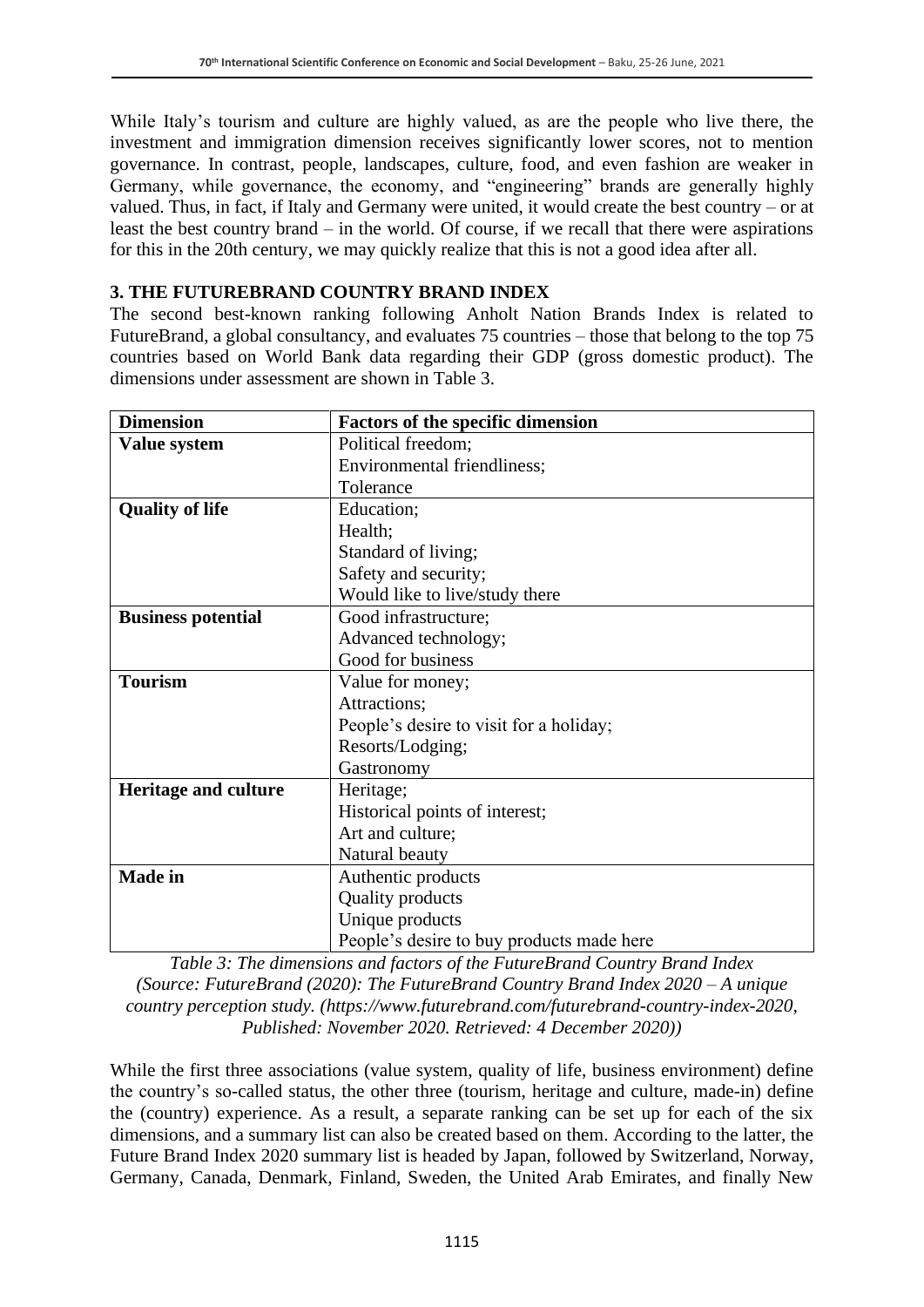Zealand. It is worth highlighting the dominance of Scandinavian countries, because all 4 made it to the Top 10. It is also interesting that Hungary ranked 56th out of 75 countries, which is a significant decline as the country ranked 38th in the 2019 ranking. The data for the research was collected between 2 and 11 September 2020, when the COVID-19 pandemic had already been raging for six months. Thus, the experts involved in the survey were also interviewed about this, asking how their countries had dealt with the pandemic. Based on the experts' opinions, according to the citizens, the most typical activities and measures that contributed to the crisis management of the given countries were: Acting swiftly and rapidly; Preventative measures put in place; Clear and actionable guidance; Consistent guidelines; Strict rules and regulations; Borders shut down; Equipment provided; National unity/togetherness; Everyone's responsibility; Financial support given; Calm and level headed approach. According to the opinion of the 2,000 experts interviewed in September 2020, the countries that had handled the pandemic the best by the time of the survey were Thailand, Taiwan, Japan, USA, Sweden, South Korea, Germany, China and New Zealand. The Future Brand report also highlighted that country brands are more important than ever during the COVID-19 pandemic – and although we cannot control events, we may control how resistant the country is to them. In this context, Future Brand also surveyed when people view a country as successful from the outside and when they do not. This is summarised in Table 4.

| For a country to be viewed successfully as | For a country to be viewed unsuccessfully |  |  |
|--------------------------------------------|-------------------------------------------|--|--|
| a country brand it is seen as:             | as a country brand it is seen as:         |  |  |
| Confident                                  | Untrustworthy                             |  |  |
| Influential                                | Unreliable                                |  |  |
| Poltitically stable                        | Weak                                      |  |  |
| Economically progressive                   | Outdated                                  |  |  |
| Innovative                                 | Corrupt                                   |  |  |
| Trustworthy                                | Economically and politically unstable     |  |  |
| Respected                                  | Unsafe                                    |  |  |
| Tolerant                                   | Agressive                                 |  |  |
| Reliable                                   | <b>Bad for business</b>                   |  |  |
| Safe                                       | Slow                                      |  |  |
| Honest                                     | Unfriendly/intolerant and lacking respect |  |  |
| Well developed                             |                                           |  |  |
| A leader                                   |                                           |  |  |
| Good for business                          |                                           |  |  |
| Independent                                |                                           |  |  |
| Authentic and with a good quality of life  |                                           |  |  |

*Table 4: What makes us think that a country is successful and what makes us believe it is not (Source: FutureBrand (2020): The FutureBrand Country Brand Index 2020 – A unique country perception study. (https://www.futurebrand.com/futurebrand-country-index-2020, Published: 1 November 2020. Retrieved: 4 December 2020))*

#### **4. THE ANHOLT GOOD COUNTRY INDEX**

The table that can be linked to FutureBrand's name already shows, in part, that a good country brand depends on a good country – just like a classic product, where the starting point is good product and good service. It is no coincidence that in 2014, the most prestigious international authority on the subject, Simon Anholt, came up with a new ranking that no longer lists countries according to their attractiveness and brand image, but according to how much good they do for the world. It was a big philosophical shift, as Anholt has been talking and writing about the importance of brand image for almost fifteen years since the early 2000s: according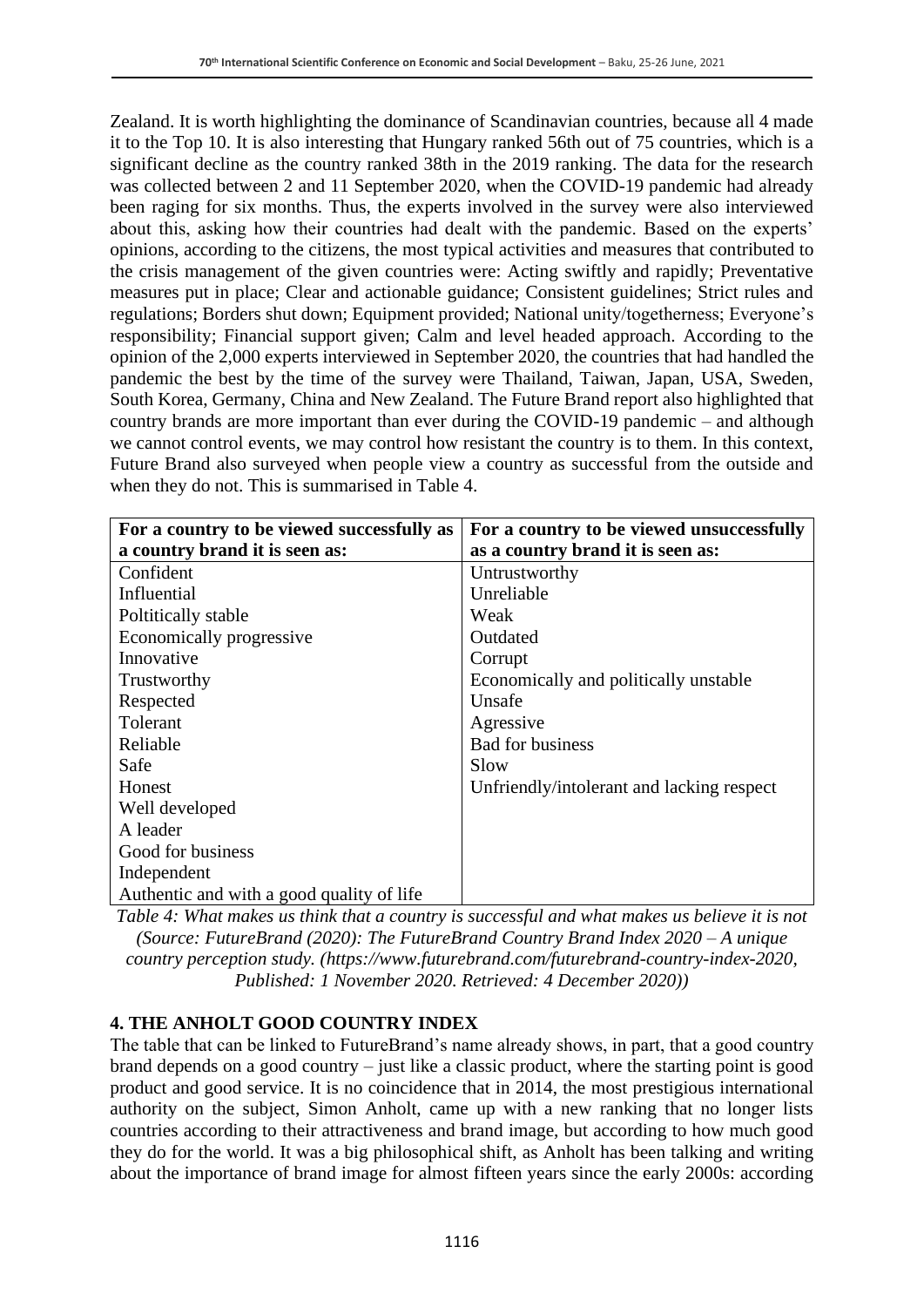to his country brand hexagon model, when we judge countries, we think of them on the basis of six dimensions, that is, tourism, exports, governance, immigration-investment, culture and people. The best possible image of these must be displayed outwards, which of course is also related to what a country does in each area, that is, what the reality is regarding that image. The previously described Anholt Nation Brands Index was created in 2005 on the basis of the image of each country assessed according to the above six dimensions, as well as their overall image, which became decisive indicators in the assessment of brand building as an activity for many years. It is also true that Anholt was already trying to avoid the term 'country branding', using the term 'competitive identity' instead (Anholt 2007). He also pointed out how ineffective country brand campaigns are in many cases. "Since I started working in this field, I have never seen a whit of evidence or properly substantiated study proving that marketing communications programmes, slogans or logos have ever successfully changed or could change the international perception of various places." (…) "Governments that spend taxpayers' money on showing the world how cool, fantastic, wonderful or attractive the country is are not only unworthy of power, but should go to jail because that activity is pointless", he said, adding that "The annoying thing about this lie called country branding is that it encourages many countries to spend crazy amounts on futile propaganda programmes that they could not actually afford, and in the end only those vile PR agencies make a profit" (Anholt 2016). "I don't believe in the existence of this method, but if it does exist, it certainly has nothing to do with communications, logos or slogans; or it is only related to governmental measures", he stated emphatically. Starting out along this line, his focus shifted to deciphering what could be good governmental measures and what could be bad – not primarily for the country in question, but for the whole world. The problems that individual nations need to solve are, in fact, global problems such as climate change, migration, terrorism, deep poverty, inequality, war conflicts and enforcement of human rights. In addition, Anholt highlighted another aspect, pandemic and biosafety, when he gave his first big speech on the topic in 2014. He emphasized that this global problem can only be tackled by countries jointly, and it cannot be solved with inward thinking. According to him, "we've got to start collaborating a bit more and competing a bit less" (TEDx Talks 2014). So it is not enough for countries to be beautiful, it is also important to be good. Anholt's latest book, published in 2020, is therefore titled 'The Good Country Equation: How We Can Repair the World in One Generation'. It is quite funny that a good few years before that, British comedian Danny Wallace (who most of us know in connection with his book and film titled Yes Man) came to the same conclusion. In 2005, Wallace made a six-episode documentary comedy for the BBC about how to start our own country ("How to start your own country?"). In the series, he did a lot of research, interviewed various EU officials and mini-state leaders, then established his country in his own apartment, designed a flag for it, recorded its anthem, and recruited citizens. The name of the country was announced at an event in London that attracted thousands of people: the micronation was named "Kingdom of Lovely". However, there is a point that is even more relevant to our topic – he summarised the country's constitution in just two words: "Be good". Well, even if Anholt did not know Wallace's series "How to start your own country" for some reason, the Good Country Index was actually based on the principle of "Be good" – it shows what each country does on its own for others, for the well-being of the global community. Simon Anholt explained the essence of the Good Country Index in his TED presentation in 2014, which has since been viewed on Youtube by nearly five million people – he stated that the idea of the Good Country Index is quite simple: you just have to measure how the countries of the Earth contribute to common good at the level of humanity and what they take away from it. A wide range of data from the UN and other international organizations are used for this purpose, and for every country, we take stock so that it is immediately visible whether a country is the net creditor of humanity, or vice versa, that is, a burden to the planet, or somewhere in between.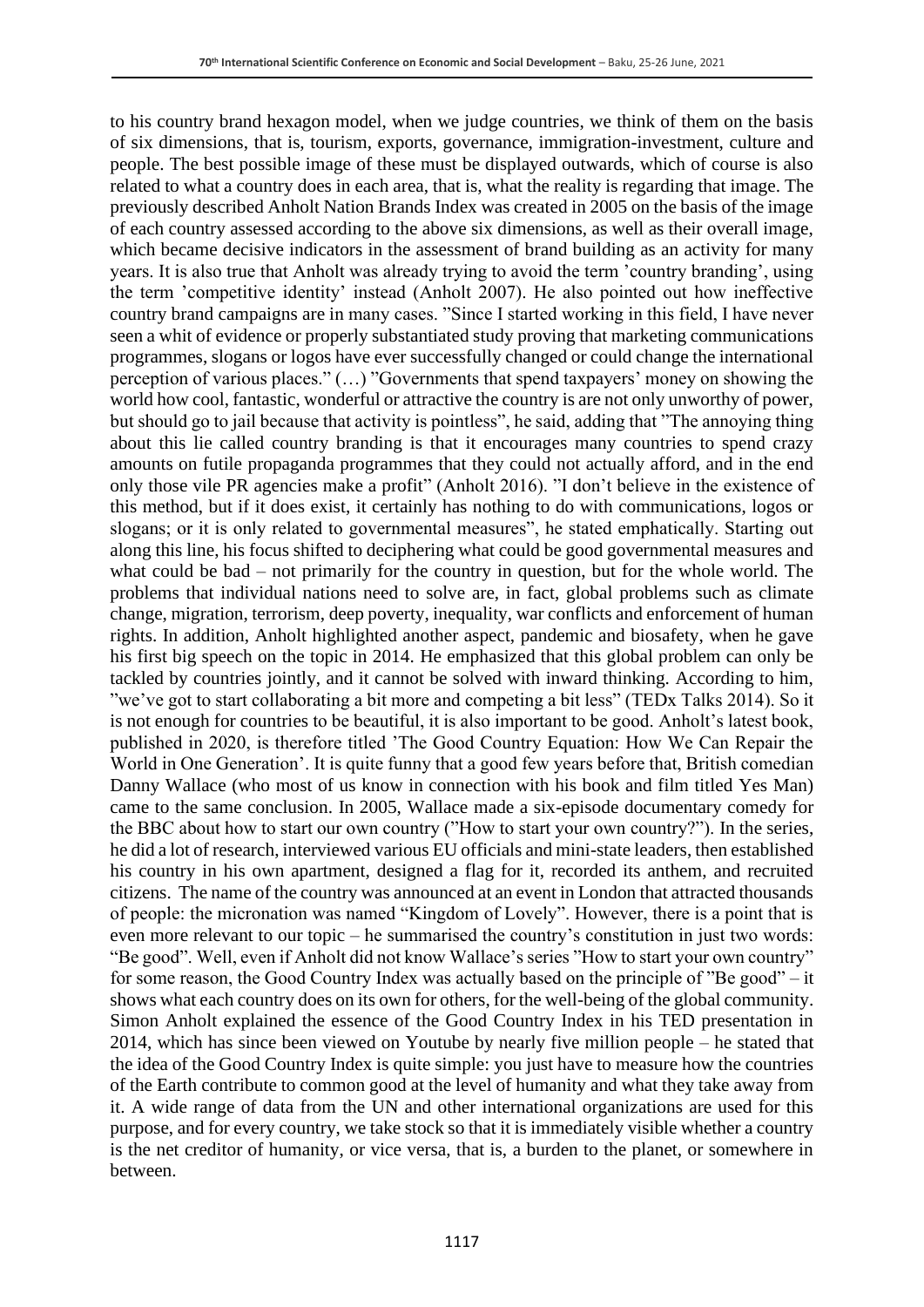Thus, there is no country image dimension in the Good Country Index, and there is no opinion poll to assess the image of each country, as in the case of the Nation Brands Index, which can also be linked to Anholt. Instead, there are 'hard numbers': complex statistics of 35 data points, many of which are provided by the UN – however, it is also worth noting that when the Good Country Index for a specific year is published, the statistics available for the analysis are in fact already a few years old. The 35 data points can be divided into 7 categories as shown in Table 5.

| Category                         | <b>Indicators (divided by GDP)</b>                                  |
|----------------------------------|---------------------------------------------------------------------|
| <b>Science &amp; Technology</b>  | The number of international students                                |
|                                  | The export of scientific journals                                   |
|                                  | The number of international publications                            |
|                                  | The number of Nobel Prizes (cumulated value)                        |
|                                  | The number of patents                                               |
| <b>Culture</b>                   | Creative goods exports                                              |
|                                  | Creative services exports                                           |
|                                  | UNESCO dues in arrears as % of contribution (negative indicator)    |
|                                  | Freedom of movement, <i>i.e.</i> visa restrictions                  |
|                                  | Freedom of the press (based on mean score for Reporters without     |
|                                  | Borders and Freedom House index as a negative indicator)            |
| <b>International Peace &amp;</b> | Number of peacekeeping troops sent overseas for UN missions         |
| <b>Security</b>                  | Dues in arrears to financial contribution to UN peacekeeping        |
|                                  | missions as percentage of contribution (negative indicator)         |
|                                  | International violent conflicts: Attributed number of casualties of |
|                                  | international organised violence (negative indicator)               |
|                                  | Exports of weapons and ammunition (negative indicator)              |
|                                  | Internet security: Global Cybersecurity Index score                 |
| <b>World Order</b>               | Percentage of population that gives to charity                      |
|                                  | Number of refugees hosted                                           |
|                                  | Number of refugees overseas (negative indicator)                    |
|                                  | Population birth rate (negative indicator)                          |
|                                  | Number of UN treaties signed                                        |
| <b>Planet &amp; Climate</b>      | National ecological footprint (negative indicator)                  |
|                                  | Environmental agreements compliance                                 |
|                                  | Hazardous pesticides exports (negative indicator)                   |
|                                  | Renewable energy share in total energy consumption                  |
|                                  | Ozone: consumption of ozone-depleting substances (negative          |
|                                  | indicator)                                                          |
| <b>Prosperity &amp; Equality</b> | Open trading: The situation of trading across borders               |
|                                  | UN volunteers abroad                                                |
|                                  | Remittance cost (negative indicator)                                |
|                                  | Foreign direct investment (FDI outflow)                             |
|                                  | Development assistance: Development cooperation contributions       |
| <b>Health &amp; Wellbeing</b>    | Food aid                                                            |
|                                  | Pharmaceutical exports                                              |
|                                  | Voluntary excess donations to the WHO                               |
|                                  | Humanitarian aid donations                                          |
|                                  | <b>International Health Regulations Compliance</b>                  |

*Table 5: The seven dimensions of the Good Country Index Version 1.3*

*(Source: The Good Country Index (2021): (https://index.goodcountry.org/, retrieved: 2 April 2021))*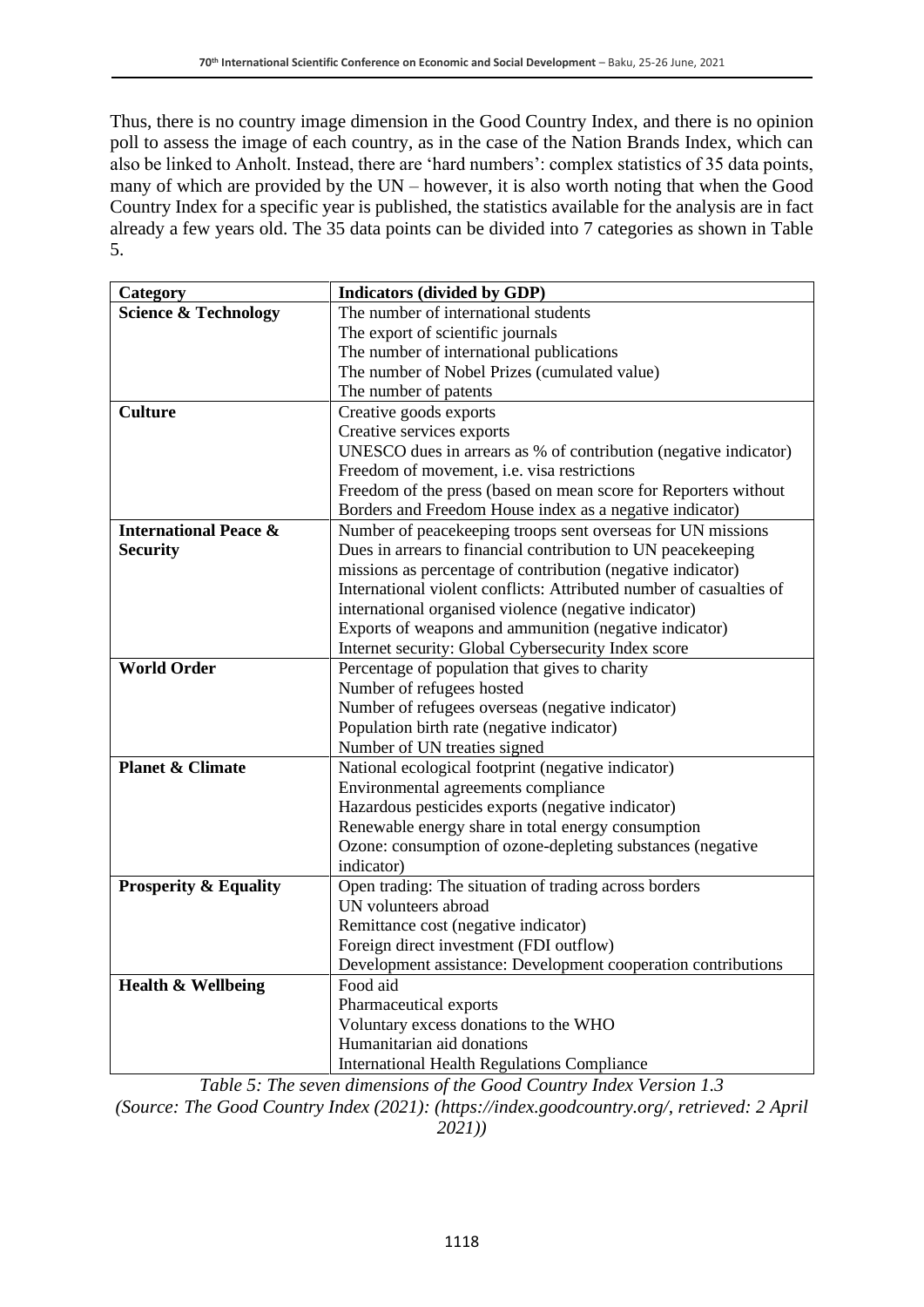While the 2019 ranking of the good country index examined 153 countries, their number was only 149 for the year 2020 because of the amount of publicly available adequate data for the analysis. Based on the results, the nations in each category can be ranked here as well, and the absolute winner can also be announced. However, Anholt already emphasized in his 2014 TED presentation on this topic that the ranking is not about good, better and best countries but rather about good, gooder and goodest countries. More importantly, it is advisable to avoid the interpretation 'bad, worse, worst countries' as these countries are not bad, but rather selfish. They only pay attention to themselves and are not interested in the fate of the world. But which is the best (or more accurately: the goodest, that is, most unselfish) country based on the latest rankings of 2020? Well, it is none other than Sweden, which finished in the first place in the overall list without winning any of the categories, but performing well in general. It is in the top 10 of 149 countries in 5 categories, and if we look at its statistics, it is essentially a net creditor of humanity in all of the seven dimensions listed, that is, it does more good for the planet than bad. It is also striking is that the top 10 countries of the overall ranking are all but one European. Sweden, Denmark, Germany, Canada, the Netherlands, Finland, France, the United Kingdom, Spain and Norway were ranked in the top 10. According to Anholt, this is because these countries are really doing a lot (of good) for other countries, especially within Europe of course, and (if they are members) within the European Union as well. As Anholt points out in all his speeches, one of the most fantastic things to create a better world is in fact the European Union itself. But what is the situation if we examine the top 3 countries in each category? Looking at the table, we can immediately see some interesting findings. One of these is that the country doing the most positive things for world order (at least according to UN data and this ranking) is the country that broke out World War II many decades ago. Moreover, Germany is at the forefront in another dimension, health and wellbeing. Even more interestingly, Georgia is on top in two categories: they do the most for the world in terms of international peace and security, and prosperity and equality – this result is easier to understand if we consider that data received are always weighted by the country's GDP, which is not very high in the case of Georgia. However, the most interesting category for us Hungarians is probably science, where Hungary finished in 2nd place. All this is due to the fact that (again, in relation to GDP) we perform well in attracting foreign students, international publications and the number of Nobel laureates – and this ranking takes into account not only the country where the Nobel laureate lived and worked when receiving the award, but also where was the laureate born. If we look at Hungary's overall result in the Anholt Good Country Index, the country is ranked 30th among 149 countries, which is an improvement compared to the previous year. when we were 39th, albeit from 153 countries. It is less favourable that almost all European countries are ahead of Hungary, but let us focus on the good aspects of the ranking here, at the end of the study: we may see world powers such as the United States (38th), Russia (47th) or China (60th) behind Hungary.

*Table following on the next page*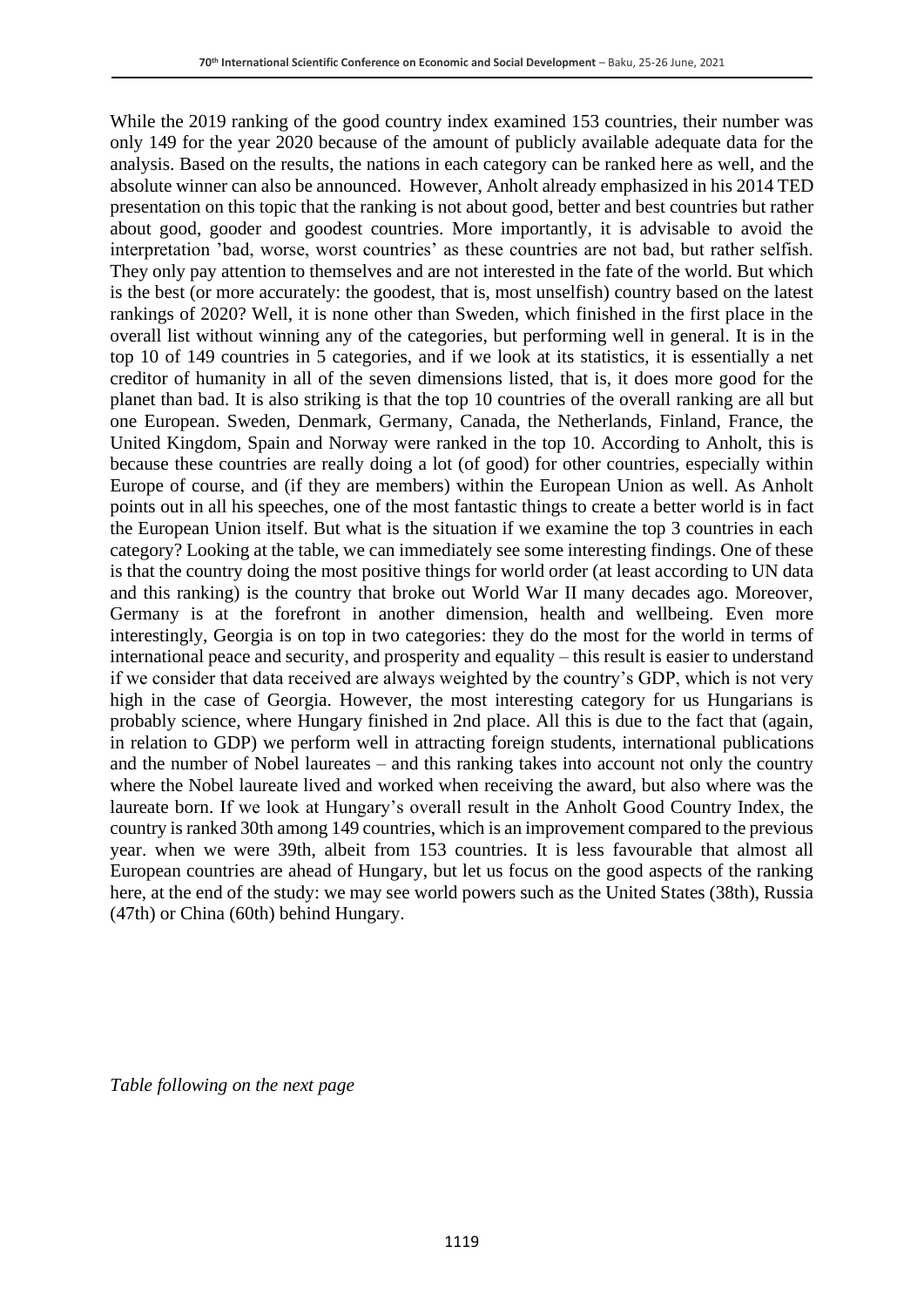| <b>Position</b> | Overall<br>ranking | Science &<br><b>Technology</b> | <b>Culture</b>     | <b>Internation</b><br>al Peace &<br><b>Security</b> | World<br>Order | Planet &<br><b>Climate</b> | <b>Prosperity</b><br>& Equality | Health &<br>Wellbeing          |
|-----------------|--------------------|--------------------------------|--------------------|-----------------------------------------------------|----------------|----------------------------|---------------------------------|--------------------------------|
|                 | Sweden             | Ukraine                        | Belgium            | Georgia                                             | Germany        | Norway                     | Georgia                         | Germany                        |
| $\overline{2}$  | Denmark            | Hungary                        | <b>Netherlands</b> | Ireland                                             | Austria        | Finland                    | Denmark                         | Norway                         |
| 3               | Germany            | United<br>Kingdom              | Luxemburg          | Mongolia                                            | Netherlands    | Switzerland                | South Korea                     | Sweden                         |
| $\overline{4}$  | Canada             | Czech<br>Republic              | Denmark            | Kyrgyzstan                                          | Australia      | Sweden                     | Singapore                       | Denmark                        |
| 5               | <b>Netherlands</b> | Latvia                         | Sweden             | Rwanda                                              | Finland        | Lithuania                  | Luxembour<br>g                  | <b>Netherlands</b>             |
| 6               | Finland            | Austria                        | Austria            | Uruguay                                             | Norway         | Croatia                    | <b>United Arab</b><br>Emirates  | Switzerland                    |
| $\overline{7}$  | France             | Denmark                        | France             | Moldova                                             | Denmark        | Slovenia                   | Cyprus                          | United<br>Kingdom              |
| 8               | United<br>Kingdom  | Bosnia-<br>Herzegovin<br>a     | Slovenia           | Bulgaria                                            | Malta          | Germany                    | Botswana                        | Canada                         |
| 9               | Spain              | Netherlands                    | Estonia            | Singapore                                           | Sweden         | Portugal                   | Sweden                          | United<br>States of<br>America |
| 10              | Norway             | Finland                        | Malta              | Malawi                                              | Cyprus         | Australia                  | Mauritius                       | United Arab<br>Emirates        |

*Table 6: The top 10 countries in the overall ranking and the 7 dimensions of the Good Country Index*

*(Source: The Good Country Index (2021): Results 1.4. (https://index.goodcountry.org/, retrieved: 2 April 2021))*

#### **5. COMPARING THE THREE COUNTRY BRAND RANKINGS AND THEIR RESULTS**

As mentioned above, the three country brand measurement methodologies are quite different, even if it is true that Simon Anholt created two of them. The most similar characteristic of the rankings is the number of dimensions and the number of indicators associated with them. However, there is a big difference between the number of countries studied  $(50 - 75 - 149)$ , not to mention the sample size – while 20,000 people are interviewed in the case of the Anholt Nation Brands Index, their number is 2,000 for The Future Brand Country Index, and public data from the UN is used for the Anholt Good Country Index instead of polling. This is shown in Table 7.

| Point of comparison              | <b>Anholt Nation Brands</b> | <b>Brand</b><br>The<br><b>Future</b> | <b>Anholt Good Country</b> |
|----------------------------------|-----------------------------|--------------------------------------|----------------------------|
|                                  | <b>Index</b>                | <b>Country Index</b>                 | <b>Index</b>               |
| <b>First year of publication</b> | 2005                        | 2010                                 | 2014                       |
| <b>Number of dimensions</b>      | 6                           | 6                                    | 7                          |
| <b>Number of indicators</b>      | 23                          | 22                                   | 35                         |
| Number of countries              | 50                          | 75 (based on World Bank              | 149                        |
| evaluated                        |                             | Top 75 GDP)                          |                            |
| <b>Sample</b>                    | A total of 20,000 people,   | A total of 2,000 experts             | It is not carried<br>out   |
|                                  | only<br>from<br>20<br>but   | and opinion leaders who              | through opinion polls, but |
|                                  | countries, all of whom      | travel frequently, each              | on the basis of UN factual |
|                                  | express their opinion       | evaluating 7 countries               | data, interpreted<br>in    |
|                                  | about the 50 countries      | that are close to them               | relation to the countries' |
|                                  |                             |                                      | <b>GDPs</b>                |
| Time<br>of<br>last<br>data       | Between 7 July and 30       | 2<br>11<br>Between<br>and            | The availability of UN     |
| collection                       | August 2020 (the COVID      | 2020<br>September<br>(the            | data is slower, data is    |
|                                  | pandemic had lasted for 4   | COVID pandemic<br>had                | always a few years old.    |
|                                  | months)                     | lasted for 6 months)                 | (The COVID effect is not   |
|                                  |                             |                                      | yet perceptible in this    |
|                                  |                             |                                      | ranking.)                  |

*Table 7: A comparative analysis of the three country brand indexes (Source: Own comparison based on the individual rankings)*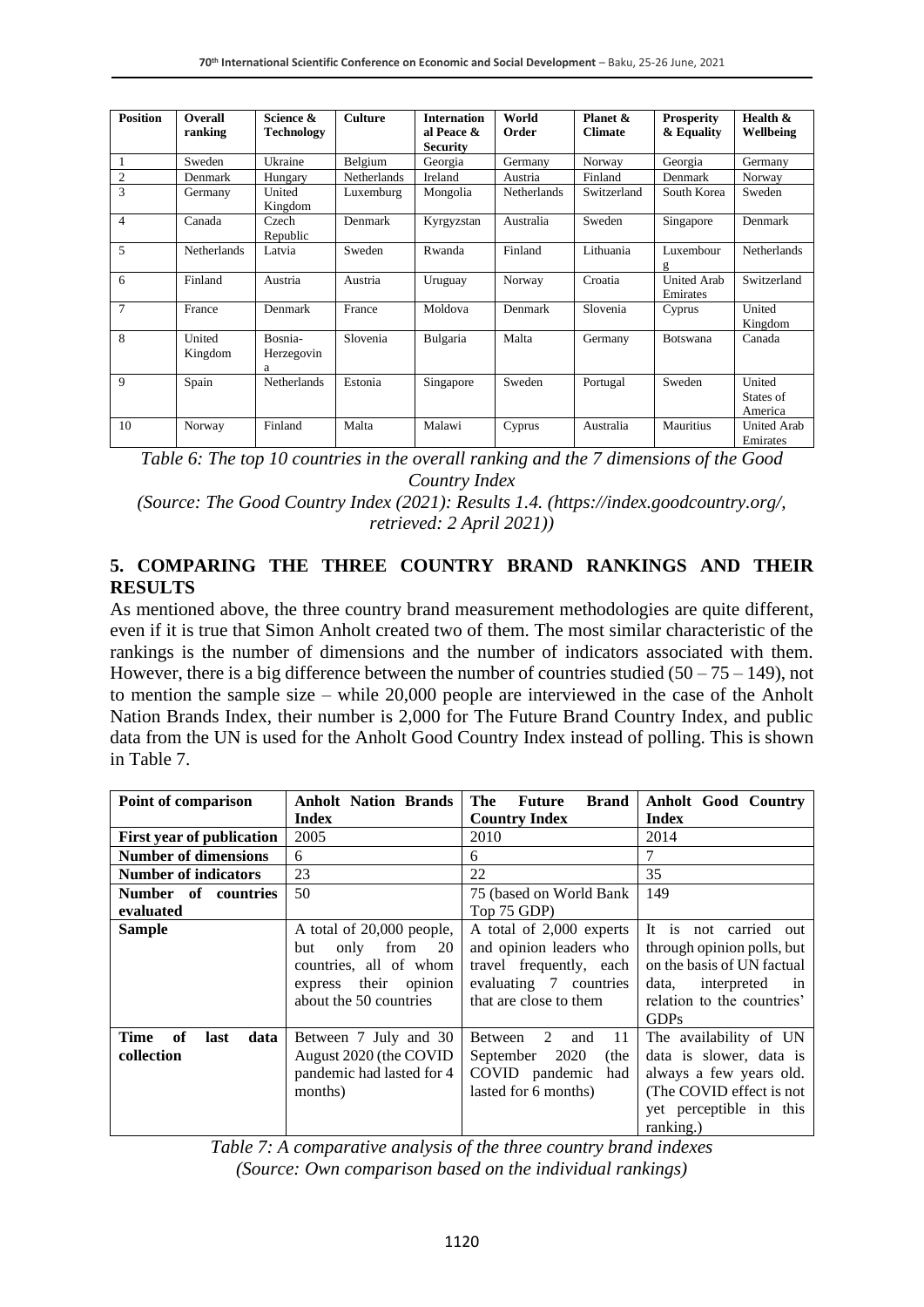Although there is a relatively large difference between each methodology, the difference is not so big in terms of their end results, especially when looking at the top10 countries. As Table 8 shows, Germany, Canada and Sweden are at the forefront of all three rankings.

| <b>Ranking</b>   | <b>Anholt Nation</b> | <b>The Future Brand</b> | <b>Anholt Good</b>   |
|------------------|----------------------|-------------------------|----------------------|
|                  | <b>Brands Index</b>  | <b>Country Index</b>    | <b>Country Index</b> |
| 1                | Germany              | Japan                   | Sweden               |
| $\overline{2}$   | United Kingdom       | Switzerland             | Denmark              |
| 3                | Canada               | Norway                  | Germany              |
| 4                | Japan                | Germany                 | Canada               |
| 5                | France               | Canada                  | Hollandia            |
| 6                | Italy                | Denmark                 | Finland              |
| 7                | Switzerland          | Finland                 | France               |
| 8                | Australia            | Sweden                  | United Kingdom       |
| $\boldsymbol{9}$ | Sweden               | <b>United Arab</b>      | Spain                |
|                  |                      | Emirates                |                      |
| 10               | United States of     | New Zealand             | Norway               |
|                  | America              |                         |                      |

*Table 8: The top 10 countries of the three country brand indexes (Source: Own edited version based on the individual rankings)*

Seven countries made it to the top 10 of two lists: Denmark, the United Kingdom, Finland, France, Japan, Norway and Switzerland. Of course, there are also countries that are only one ranked so high in one of the rankings: the United States, Australia, the Netherlands, Italy, Spain and New Zealand. In this respect, it is therefore reaffirmed that a good country brand is based on a good country.

### **6. "ONE THING IS IMPORTANT: TO BE GOOD NOW"**

It may sound strange at first that the lyrics of Napoleon Boulevard, a Hungarian pop band, provide one of the most important pieces of advice in country branding, but the Good Country Index presented in this study proved that it is very much true. Moreover, if we examine the original version of the lyrics, we may discover another interesting connection. In fact, it is the music of the Italian film State bouni se potete ("Be good if you can"), which was released in 1984, although it was only presented in Hungary in 1989. In the film, one of the children (later an adult) is often tempted by the Devil as his patron, St. Philip Neri, tries to put him on the right track – as the saint did in reality with street children and criminals in the 16th century. In fact, the main message of St. Philip Neri is not only "Be good if you can", but also "Stay good if you can", another translation of the original Italian title, which is also suggested by the film itself. Well, this advice is much more important nowadays than ever, as we live in the period of the COVID-19 pandemic. On second thought, it is the first truly common matter since World War II, affecting our daily life across the planet. Of course, we could also mention climate change, but people do not have to wear masks or lock themselves away at home, not meeting anyone. At least not yet. This also means that the nearly eight billion people on Earth have one thing in common, which will hopefully become a memory soon: the coronavirus. This situation could even provide an opportunity for global cooperation, helping each other; but to be sincere, we can only see traces of this. Instead, politicians are primarily concerned with their own countries, focusing on their communication with their own citizens. Their main message is to protect their own country, instead of joining forces with other countries to defeat the virus together. The reintroduction or even reinforcement of border control also shows the closure of nations, with other countries marked in red, yellow or green at best.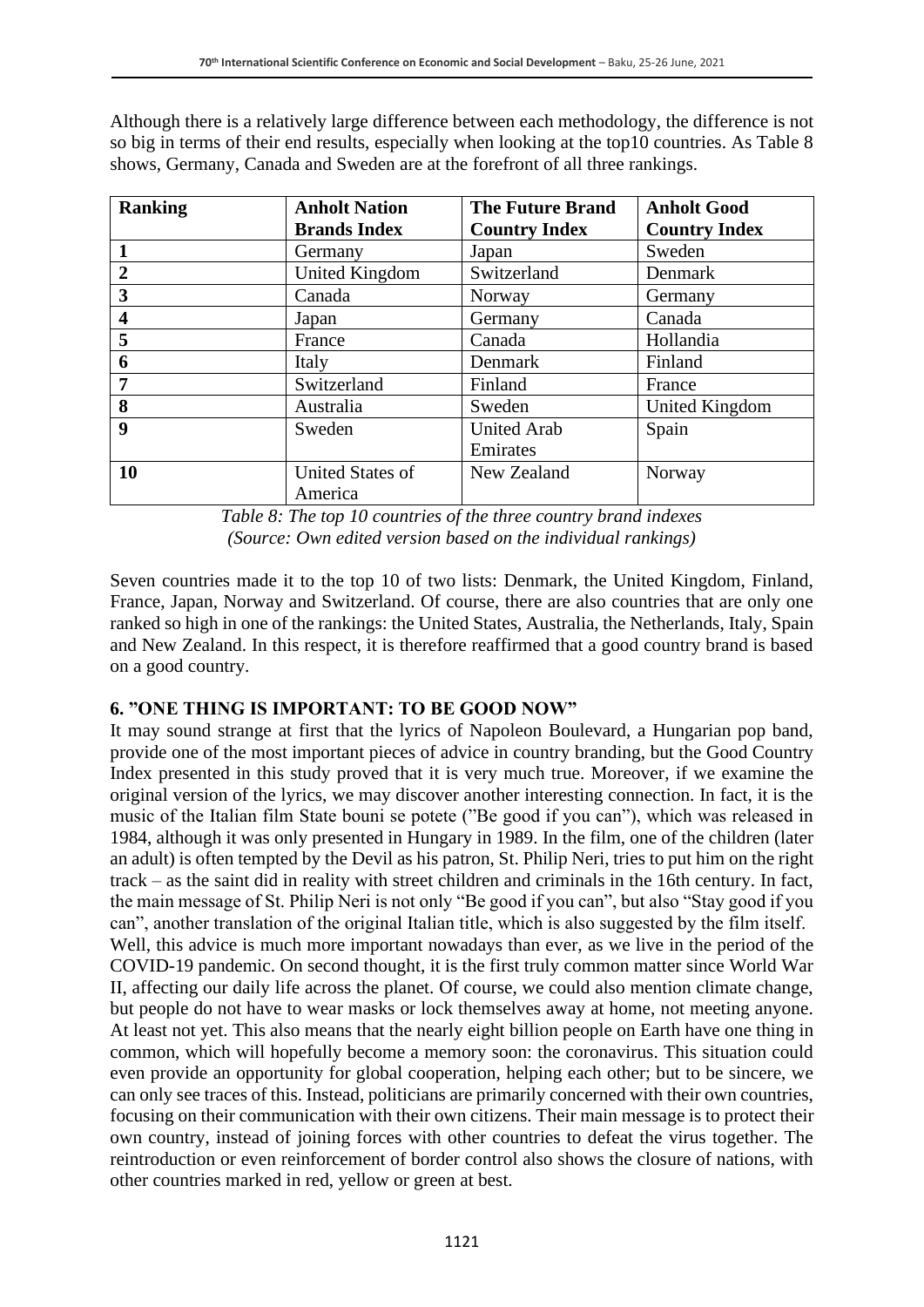There is also competition in vaccine development, not only between companies, but also between countries. Research takes place in several locations, but they only share information partially. Meanwhile, we also see that rich countries have concluded multiple contracts for millions or even tens of millions of vaccines, while poorer countries cannot afford them. There is even a special term for this: vaccine nationalism. True, there are examples of developed countries offering their help, but overall, the above actions tend to sharpen the differences. All this affects the solution of all other global challenges: according to Bill Gates, the pandemic returned the world back to the level where it was twenty-five years ago in terms of the eradication of deep poverty. (Business Insider 2020). However, this whole thing cannot be blamed on politicians alone. In most places, polls show that people are extremely receptive to this right now – according to them, good leaders are the ones who do the most for their own people and good countries are the ones that selfishly focus on themselves. This also means that Anholt and his team still have a lot of work to do to make the good country approach widely accepted.

#### **LITERATURE:**

- 1. Anholt, Simon (2007): Competitive Identity The New Brand Management for Nations, Cities and Regions. UK: Palgrave MacMillan
- 2. Anholt, Simon (2016): A nagy országmárka svindli ("The Great Country Brand Swindle"). HUG – Hungarian Geopolitics Magazine, 1(1), 132–149., (https://issuu.com/pageo/docs/ hug\_online\_marcius\_boritoval, retrieved: 1 July 2017)
- 3. Anholt, Simon (2020): The Good Country Equation: How We Can Repair the World in One Generation. UK: Berrett-Koehler Publishers.
- 4. Bod, Péter Ákos (2009): Magyarország tőkepiaci megítélése Okok és következmények. ("Hungary's Capital Market Perception – Reasons and Consequences") Marketing és Menedzsment, 43(2), 30-37.
- 5. BrandZ Kantar WPP (2020): Top 100 Most Valuable Global Brands 2020 (https://www.kantar.com/campaigns/brandz/global, retrieved: 2 April 2021):
- 6. Business Insider (2020): Bill Gates says the pandemic wiped out 25 years of vaccine progress in 25 weeks (https://www.businessinsider.com/bill-gates-pandemic-wiped-out-25-years-progress-vaccines-2020-9, published: 15 September 2020, retrieved: 2 April 2021)
- 7. Finland.fi Toolbox (2017): Building the image of Finland Review of the country image work 2015-2016 (Finland.fi, Toolbox, Research and Strategy, https://toolbox.finland.fi/ strategy-research/building-image-finland-review-country-image-work-2015-2016/, published: 24 April 2017, retrieved: 29 July 2018)
- 8. FutureBrand (2020): The FutureBrand Country Brand Index 2020 A unique country perception study. (https://www.futurebrand.com/futurebrand-country-index-2020, published: November 2020, retrieved: 4 December 2020)
- 9. Gov.scot (2021): The Anholt-Ipsos Nation Brands IndexSM: 2020 Report for Scotland (https://www.gov.scot/publications/anholt-ipsos-nation-brands-indexsm-2020-reportscotland/, published: 23 February 2021, retrieved: 23 May 2021.)
- 10. Interbrand (2020): Best Global Brands (https://interbrand.com/best-global-brands/, retrieved: 2 April 2021)
- 11. Ipsos (2020): Germany Retains Top "Nation Brand" Ranking, the UK and Canada Round Out the Top Three (https://www.ipsos.com/en-ca/news-polls/Germany-Retains-Top-Nation-Brand-Ranking-the-United-Kingdom-emerges-ahead-of-Canada-to-Round-Outthe-Top-Three-US-and-China-Experience-Significant-Decline, published: 27 October 2020, retrieved: 2 April 2021)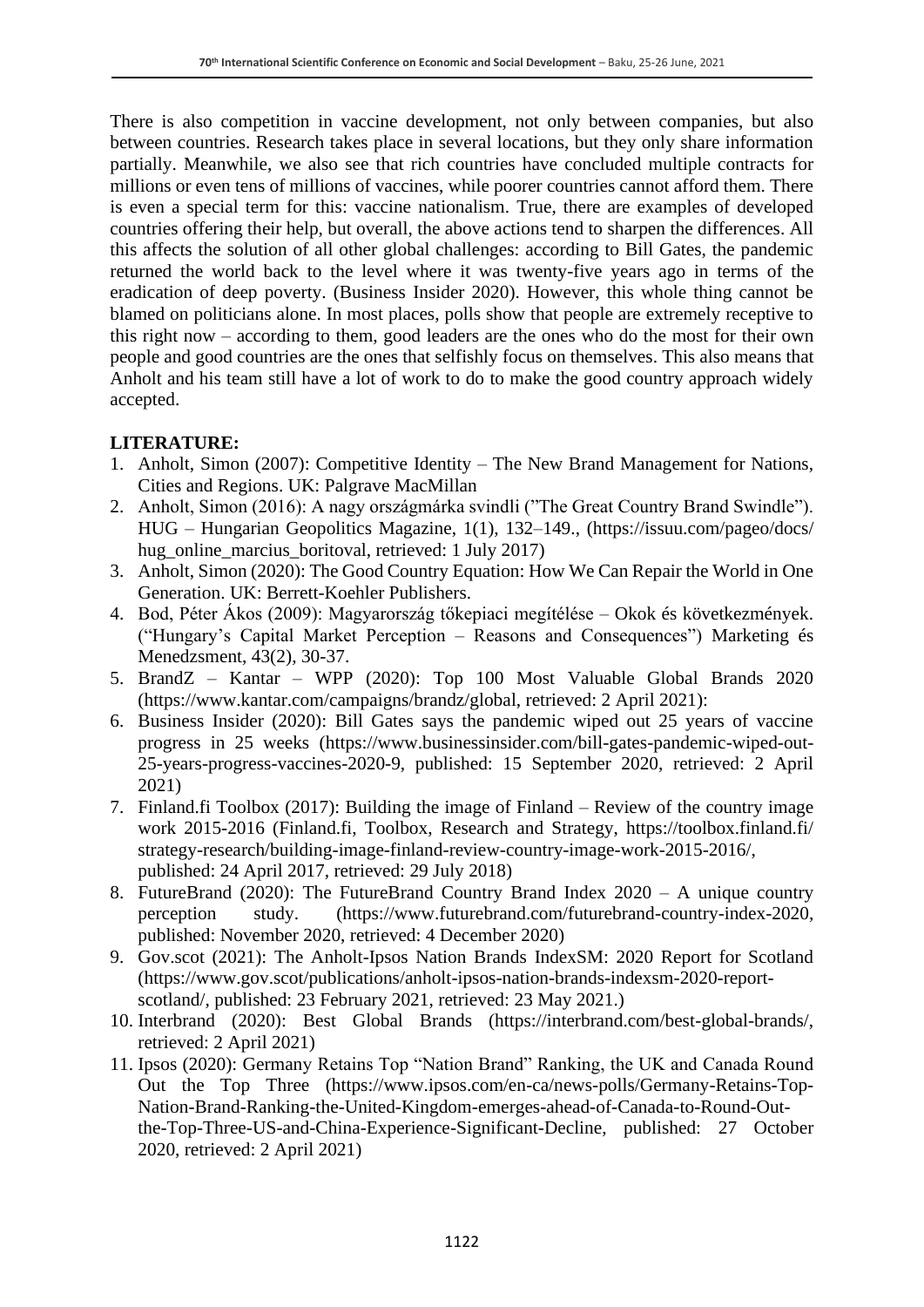- 12. Kotler, Philip–Keller, Kevin Lane (2012): Marketingmenedzsment ("Marketing Management"). The Hungarian edition of the 14th edition, Budapest: Akadémiai Kiadó
- 13. Papp-Váry Árpád (2019): Országmárkázás Versenyképes identitás és imázs teremtése. ("Country Branding – Creating competive identity and image") Budapest, Akadémiai Kiadó.
- 14. TEDx Talks (2014): Good country party | Simon Anholt | TEDxAmsterdam 2014, (https://www.youtube.com/watch?v=ndJw3tdOR8g, published: 1 December 2014, retrieved: 28 July 2018)
- 15. The Good Country Index (2021): (https://index.goodcountry.org/, retrieved: 2 April 2021)
- 16. Wallace, Danny (2005): How to start your own country? BBC Television Documentary Comedy Series, August-September 2005, 6-episode series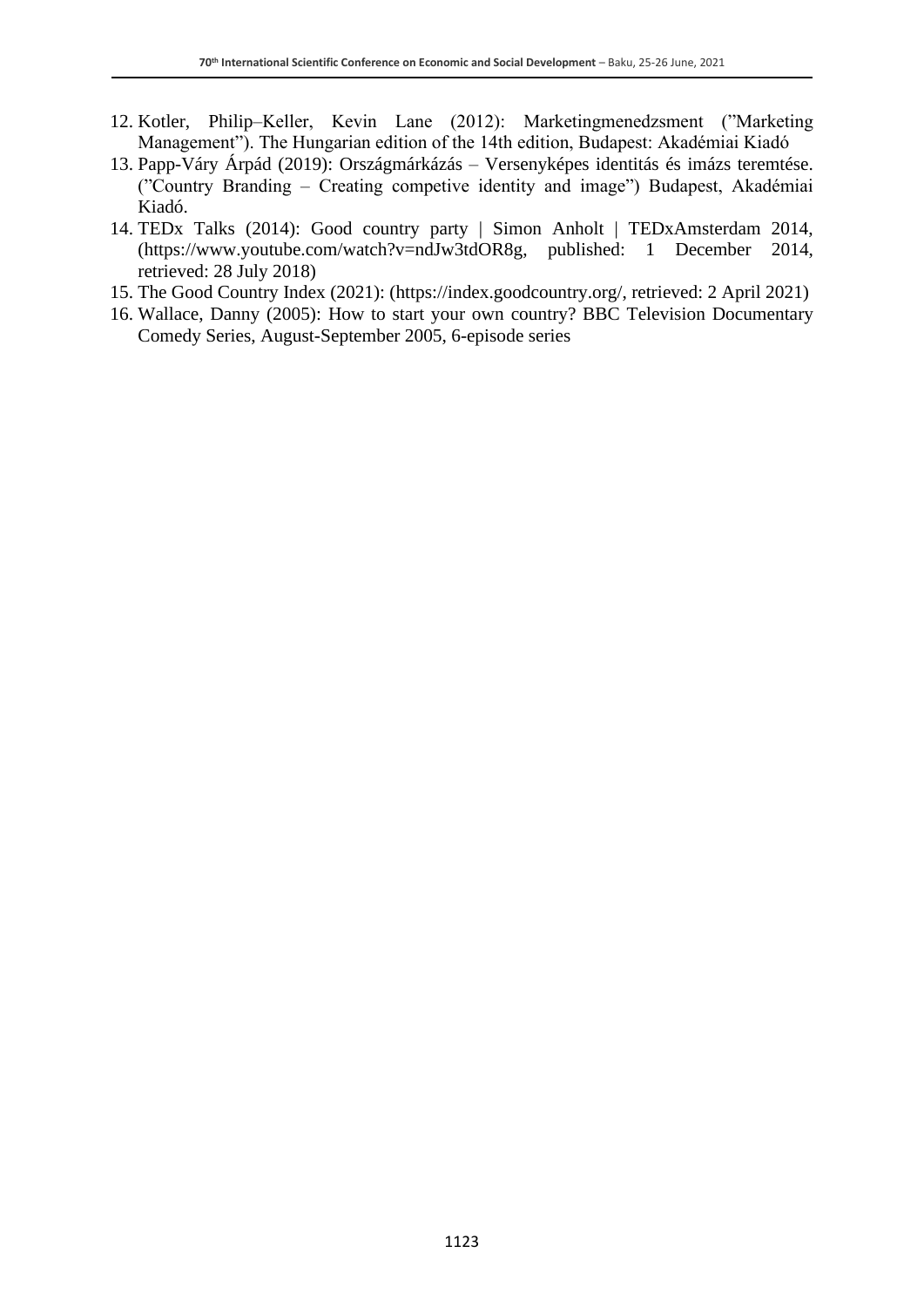**Varazdin Development and Entrepreneurship Agency** and **University North** in cooperation with **Azerbaijan State University of Economics (UNEC), Azerbaijan Faculty of Management University of Warsaw Faculty of Law, Economics and Social Sciences Sale - Mohammed V University in Rabat Polytechnic of Medimurje in Cakovec**



# **Economic and Social Development**

70<sup>th</sup> International Scientific Conference on Economic and Social Development Development

### **Book of Proceedings**

Editors: **Sakit Yagubov, Sannur Aliyev, Mihaela Mikic**



9



Baku, 25-26 June, 2021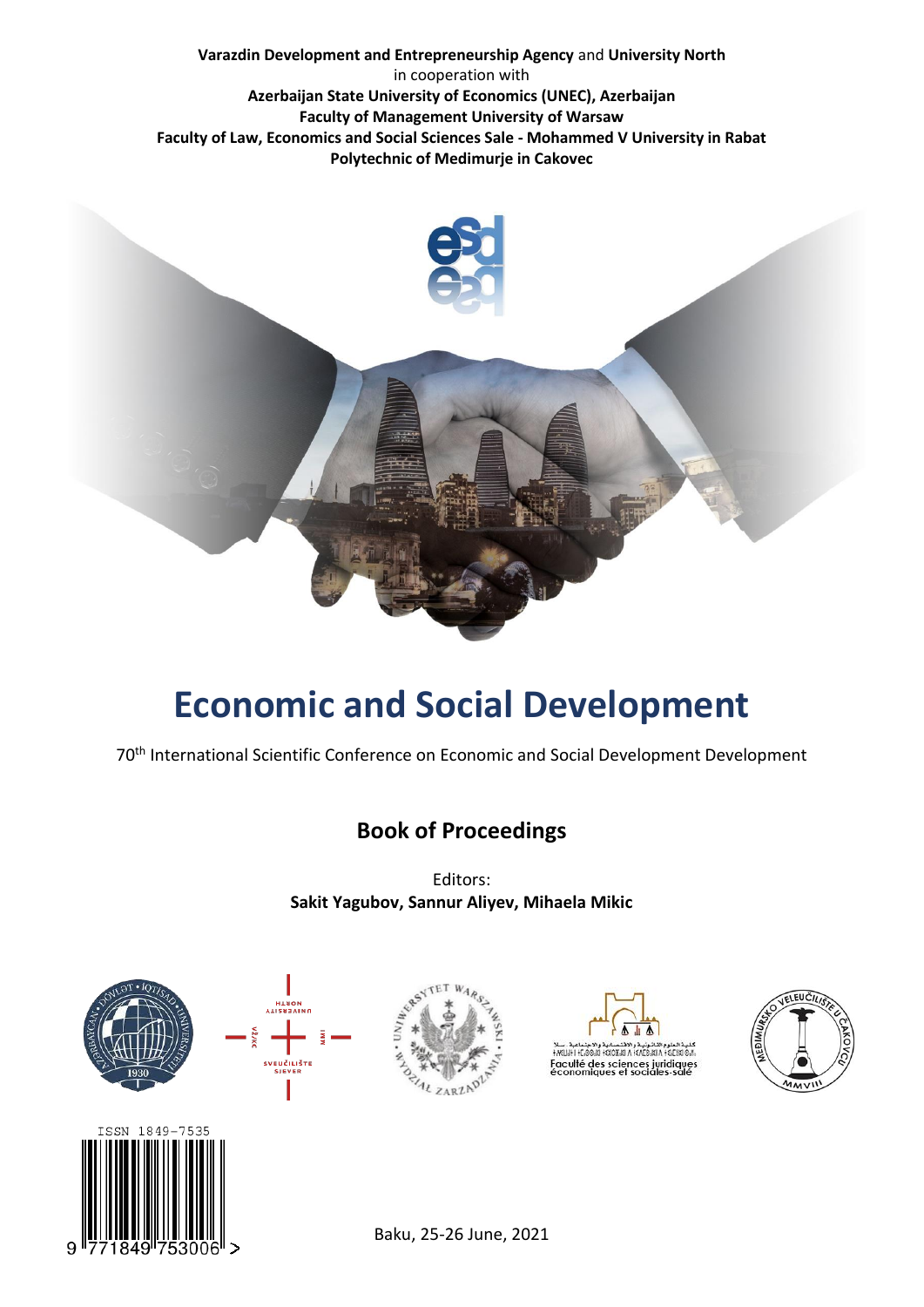**Varazdin Development and Entrepreneurship Agency** and **University North** in cooperation with **Azerbaijan State University of Economics (UNEC), Azerbaijan Faculty of Management University of Warsaw Faculty of Law, Economics and Social Sciences Sale - Mohammed V University in Rabat Polytechnic of Medimurje in Cakovec**

Editors: **Sakit Yagubov, Azerbaijan State University of Economics (UNEC), Azerbaijan Sannur Aliyev, Azerbaijan State University of Economics (UNEC), Azerbaijan Mihaela Mikic, University of Zagreb, Croatia**

## **Economic and Social Development**

70<sup>th</sup> International Scientific Conference on Economic and Social Development Development

## **Book of Proceedings**

Due to the Covid-19 restrictions and epidemiological measures, the Program of the Conference has been scheduled online. All Sessions and Presentations have been presented via Zoom platform.